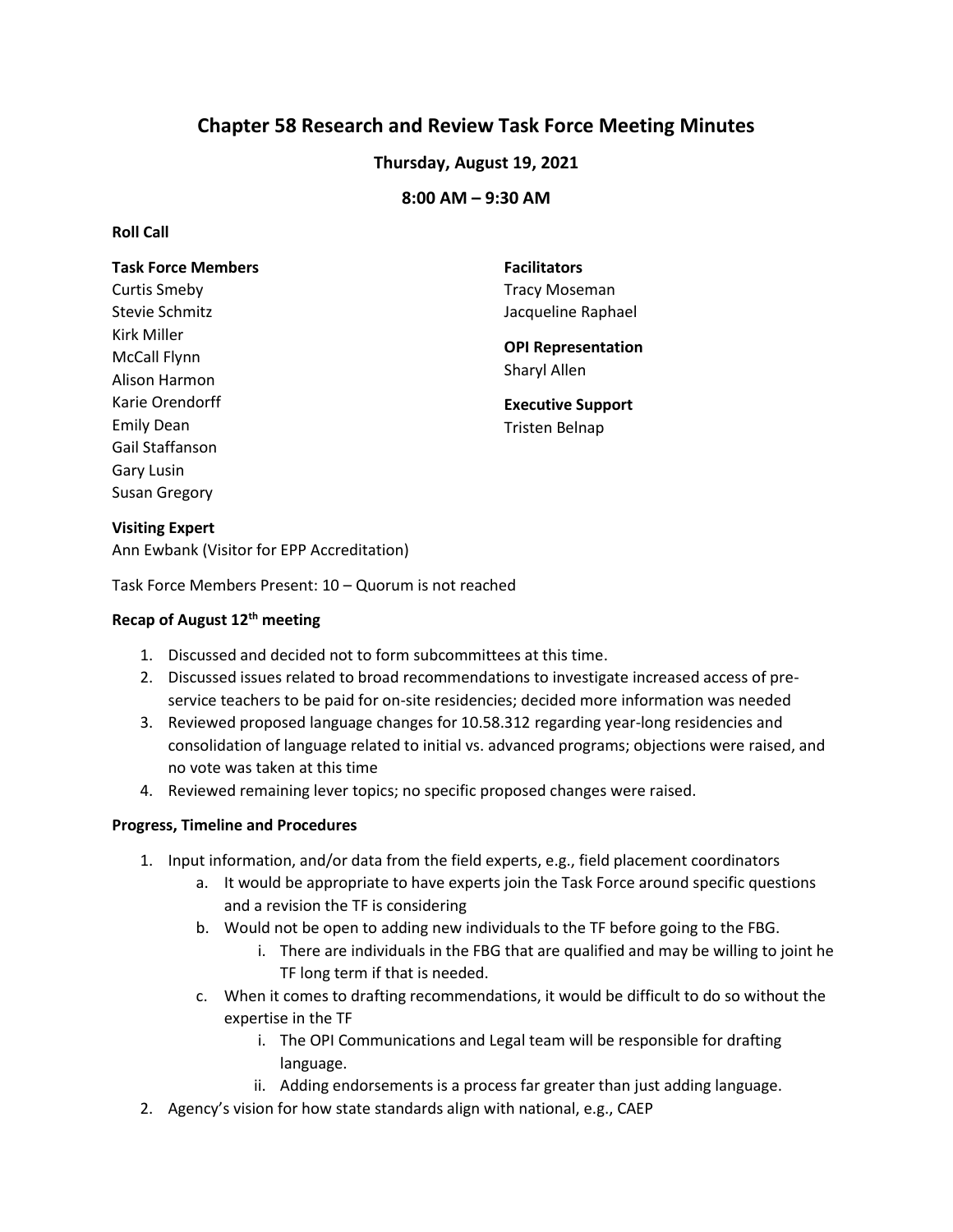- a. EPP Accreditation standards can be provided.
	- i. MOU with CAEP has been implemented and approved
		- 1. CISPAC has been involved
	- ii. BOPE has taken a look at the July meeting
		- 1. Vote will be taken in the August meeting
	- iii. Important to note that CAEP is involved in the site review process
- 3. Is the agency exploring a year-long residency already?
	- a. There is a lot of difficulty in districts to recruit and retain teachers
		- i. MT is short 57 Special education teachers in the K-12 system currently.
	- b. The OPI has been considering the idea of a Pilot in the Fall of 2022
		- i. Visiting with entities that could potentially provide funding
		- ii. Collaborating with legislators
			- 1. Possibly the legislature could fund the program??
		- iii. Cost for the Pilot includes the cost to pay student teachers.
		- iv.
- 4. Recommending development of new endorsements is this a broad recommendation we can make?
- 5. [Timeline/process for deliverables](https://docs.google.com/presentation/d/19EhCkz5BPgHADD6qMhQ8Y09p0pJ47dBv/edit?usp=sharing&ouid=103980653118195900680&rtpof=true&sd=true)
	- a. The goal is to have recommended changes implemented by July 1, 2022
	- b. Are there interim deadlines to propose changes?
		- i. If the TF is not ready to propose changes until October will that be ok?
			- 1. Yes, the OPI will adapt with the TF as needed and will work with the BOPE as needed
- 6. How many of the TF members are still active?
	- a. Is the TF still able to meet quorum?
	- b. With the size of this task, is it feasible to continue as is or can we get members to become active again?
- 7. Is the TF tasked with reviewing each subchapter of Ch58?
	- a. Yes, it would be helpful to the OPI if the TF could.
	- b. Come up with a timeline of priorities to discuss for remaining meetings?
- 8. Communications and legal department looking at drafts
	- a. Recommendations and changes to ARM wont conflict with each other.
	- b. To avoid problems occurring with conflicts that are not the intent

# **Check-in on initial and advanced program and CAEP standards**

- 1. Visitor Ann Ewbank shares [presentation on EPP Accreditation](https://docs.google.com/presentation/d/1GNUfiRz4O1dnutbd99j_lxqR0akk4_Rr/edit?usp=sharing&ouid=103980653118195900680&rtpof=true&sd=true)
- 2. Principles
	- a. Montana BPE accreditation is required.
		- i. Allows the EPP to issue Institutional Recommendations for licensure in Montana and other states.
		- ii. Most Montana EPP completers work in public schools in Montana
	- b. CAEP accreditation is optional (5/10 Montana EPPs participate), and CAEP accreditation signifies high quality teacher preparation nationally.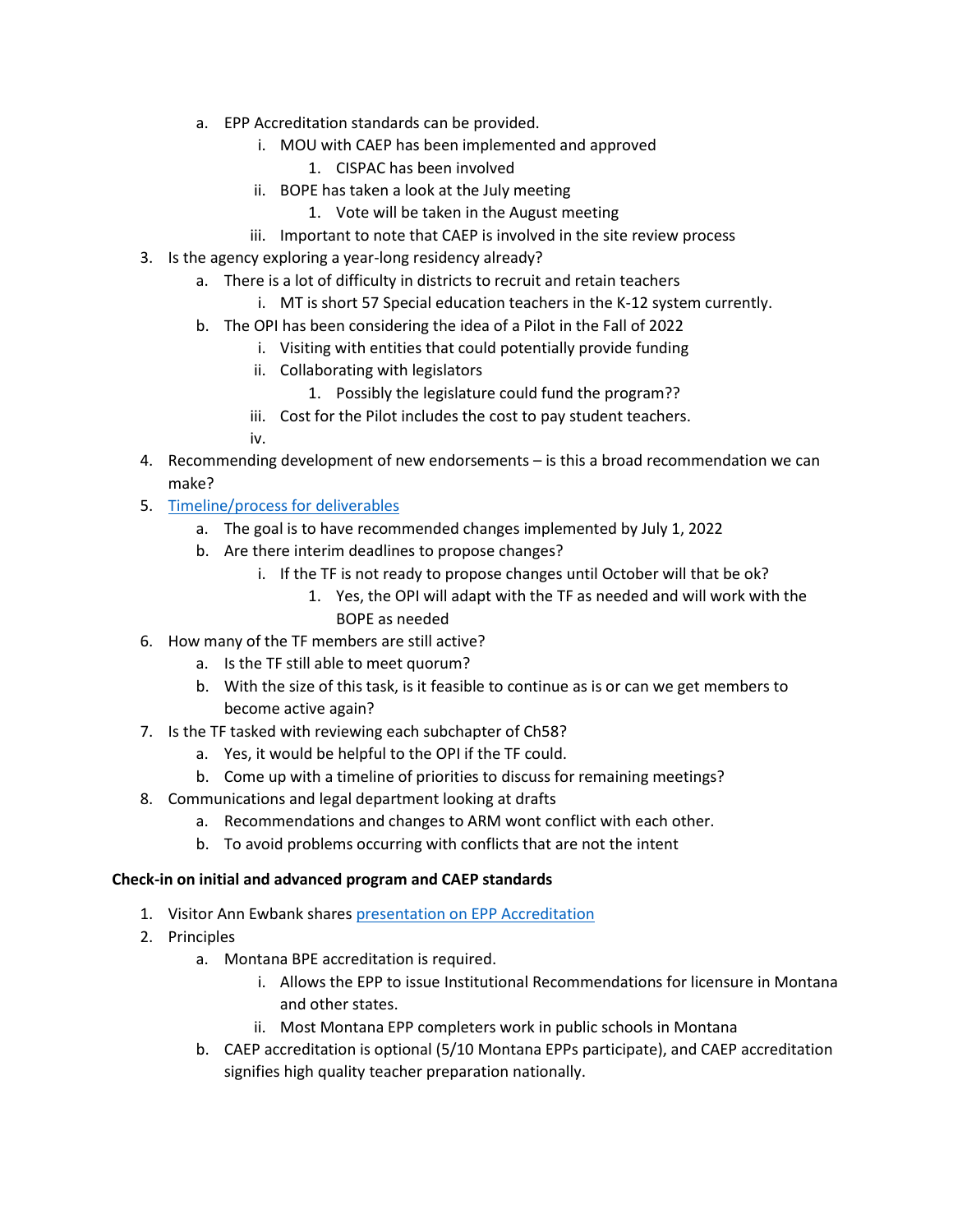- i. This may assist students in obtaining licensure and positions in states other than Montana and attract out of state students to our programs.
- ii. The other National accreditor is AAQEP
	- 1. Emerged after MT EPP did significant work to align with CAEP
- iii. Why would some EPPs consider applying for national accreditation
	- 1. Gives visibility and attracts out of state applicants
- c. Accreditation provides us with the language and the framework from which to continuously improve.
	- i. Not about compliance, difficult process, or bureaucratic futility
- d. Continuous improvement is just that continuous. When needs, conditions, resources, and processes can't, we are nimble and adaptable.
	- i. To continuously evaluate areas that need to be improved and areas that are being done well
- e. The ten Montana EPPs work collaboratively through the Montana Council of Deans of Education.
	- i. This includes our approach to Standard 4 (Program Impact).
		- 1. Each EPP is required to demonstrate how the completers efforts impact K-12 students
			- a. Many other states use a Value-Added model or a Statistical model
			- b. Because MT does not use a statistical measure, gives the opportunity to look at MT landscape
				- i. Each EPP can complete a case study to find what needs to be improved
- f. MT BPE and CAEP accreditation standards are parallel.
	- i. Site visits and accreditation have a heavy price tag
		- 1. Paying the Dues
		- 2. The site visit itself is an upwards of \$20,000
		- 3. Large human resource impact
- g. An effective EPP has program learning outcomes reflected in every course and field experience.
	- i. In our case, these are chapter 58 standards.
	- ii. Many EPPs follow ARM plus some
		- 1. The field moves faster than administration can advise
- 3. Ch. 58 PEPPS/ INTASC Comparison
	- a. Individuals applying for initial licensure must demonstrate all criteria in 10.58.501
	- b. The INTASC structure was developed in 2013
		- i. There are similarities
		- ii. There are some differences because MT is unique
- 4. Endorsements and National standards
	- a. There are national standards in content areas that have superseded what is currently in Ch 58
- 5. Ch 58 PEPPS/ PSEL Comparison
	- a. Chapter 58 standards are based on a superseded version of ISLLC standards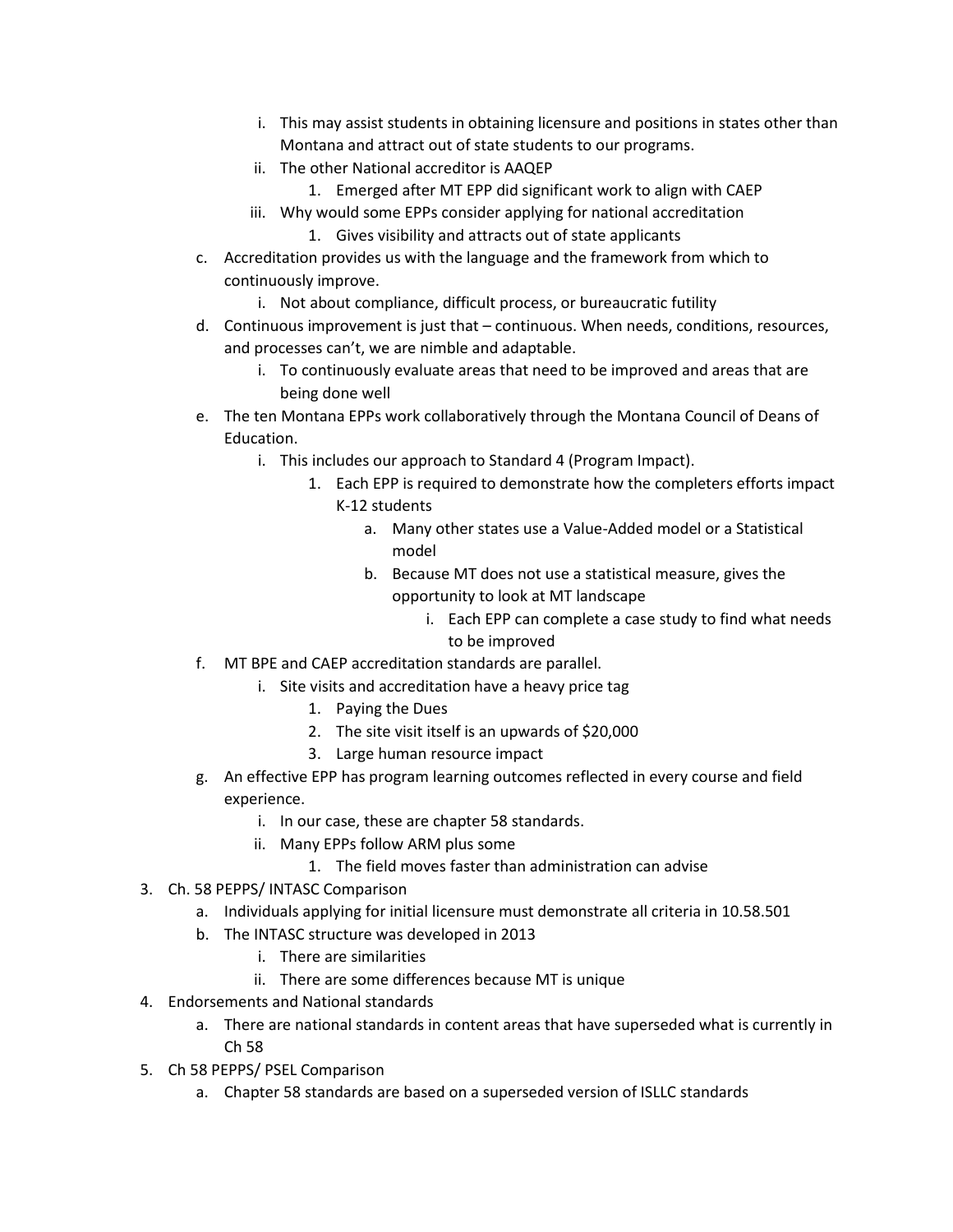- i. Created by the council of chief state school officers
- ii. EPPs the have administrator prep programs are using the PSEL standards
	- 1. PSEL goes beyond and prepares MT schools even better.
- 6. Initial Standards (Class 1 and 2 licenses)
	- a. There is intentional alignment between the National standards and Chapter 58
	- b. CAEP added 2 additional standards.
		- i. Standard 6 Fiscal and Administrative Capacity
			- 1. Is a concern since the educational leadership faculty have 70 students per 2 faculty.
		- ii. Standard 7 Record of Compliance with Title IV of the Higher Education Act
			- 1. Title IV is about student loans, default rates, and student aid
- 7. Advanced Standards (\*Class 3 and 6 licenses)
	- a. Class 3
		- i. Superintendent
		- ii. Principal
		- iii. Curriculum Directors
	- b. Class 6
		- i. School counselors
			- 1. Are sometimes done through an external program called CACREP
- 8. Takeaways
	- a. Alignment across EPPs in MT to pursue both accreditations
		- i. Joint site reviews save lots of money
	- b. Endorsements are constructed by
		- i. Experienced faculty and experts
			- 1. Look at and recommend what skills and knowledge educators need
	- c. Smaller EPPs cannot complete all the work on their own
		- i. Statewide agreements allow the state to succeed
			- 1. This is not a common thing in the U.S.
- 9. Not every EPP has an advanced program
	- a. Having defined differences between the two helps smaller EPP be successful
- 10. The big picture is about the students being prepared to be teachers
	- a. Grounded in what is in common
- 11. The quality of education in MT rests largely upon the licensure of the teacher
	- a. Is the deciding factor of the quality of education provided to children in the state.
- 12. Why does Ch 58 ARM exist vs the national?
	- a. Why do we need state and National?
		- i.  $10<sup>th</sup>$  Amendment to the constitution
			- 1. Education is the State's responsibility
			- 2. The State standards are required, but CAEP is optional
				- a. Term "superseded" is used because standards development tend to move more quickly than the standards of administrative rule
		- b. Article 10 of the Montana constitution
			- i. General supervision of a system of public education in Montana